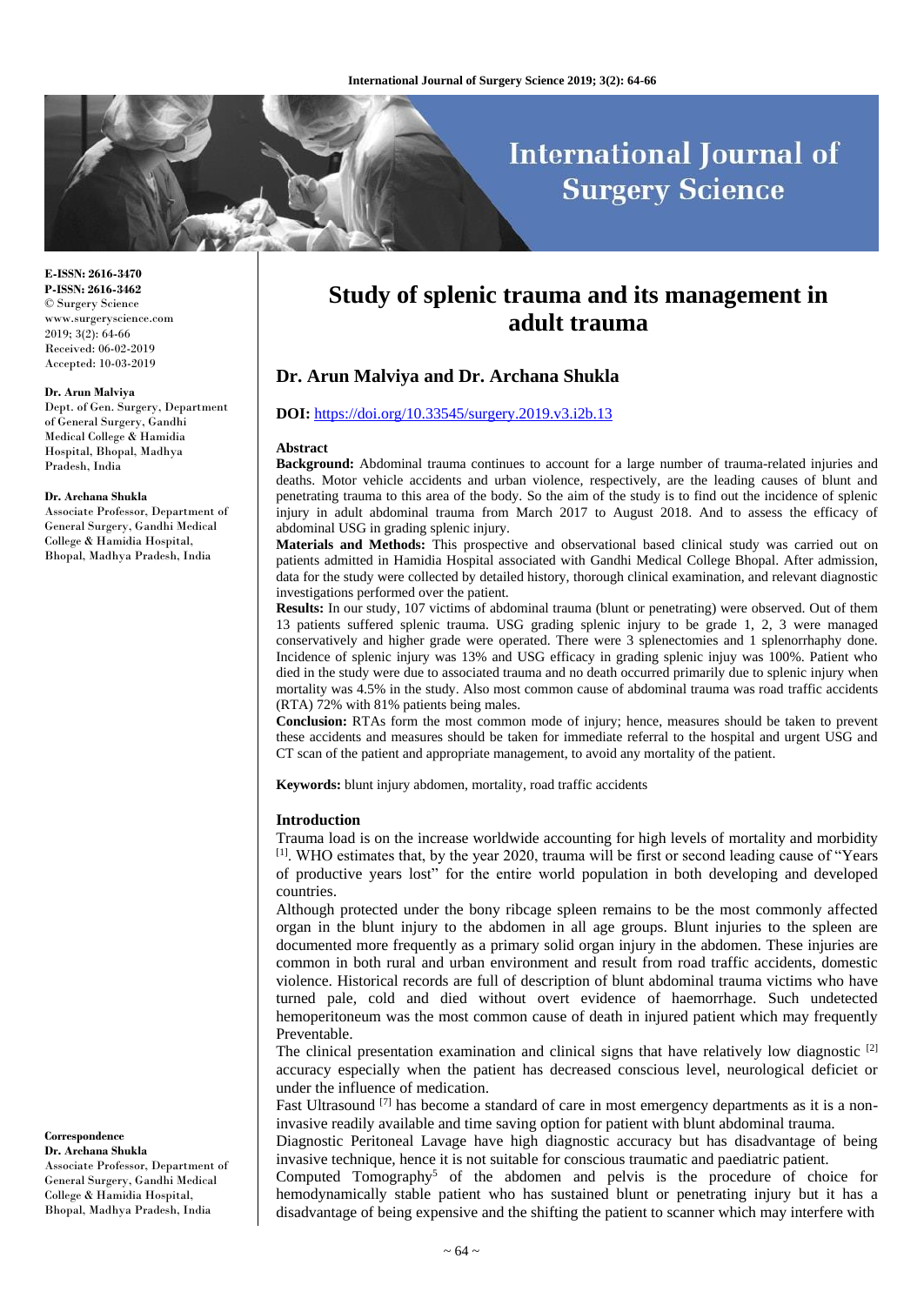ongoing resuscitation. And also not available at the peripheral centres.

## **Method**

A Prospective Observational based study in Hamidia Hospital Bhopal (Madhya Pradesh) Upon arrival in the emergency department patient with suspected blunt or penetrating abdominal trauma were screened.

Blunt injury was defined as injury to intra-abdominal viscera as a result of non-penetrating object leading to abdominal tenderness with presence of abdominal bruises or abrasion. Or a visible penetrating deep wound over the abdomen.

Patient meeting the eligibility criteria were recruited and subsequently informed written consent were taken. All patient were adequately resuscitated and investigated as per standard of protocol.

History and physical examination were recorded on pre-coded questionnaires.

Ultrasound was the initial diagnostic in the maximum patients depending upon their hemodynamic condition. If the ultrasonography examination was negative, the patient were initially observed. If the patient showed no further blunt abdominal trauma related symptoms like hypotension, abdominal pain, hematuria the assessment was terminated.

Hemodynamically stable patient that develop hematuria, transient hypotension or abdominal pain during observation received a CT Scan. If a patient under observation developed persistent hypotension, a repeat ultrasound was performed.

If the initial ultrasonography was positive, stable patients received a CT examination to further evaluate and grade the injury, while in the case of hemodynamically unstable patients, they were taken for emergency therapeutic laparotomy. If a stable patient worsens and develops peritoneal signs during observation period they could be taken for laparotomy.

A cumulative sum of all parameters -Ultrasonography, clinical findings, pulse and blood pressure were used to assess the patient.

The grade of splenic injury assessed by the radiologist along with the abdominal finding like (tenderness, guarding, rigidity) and hemodynamic stability were the guide for conservative or operative management to be followed. Spleen is normally graded into 5 grades. The first three grades usually do not require any surgical intervention and are managed conservatively whereas grade four and five may require surgical intervention is patient is hemodynamically unstable. Presence of any free intraperitoneal fluid was regarded as positive scan. While absence of any intraperitoneal fluid or any splenic injury was considered as Negetive scan. No further investigations were warranted for negative scan, unless the patient deteriorates or experienced persistent abdominal pain.

Methods to confirm the grading of splenic injury and the ultrasound results were:

- 1. CT SCAN
- 2. Emergency Laparotomy
- 3. Clinical progress

Abdominal CT scan with contrast was considered as the gold standard for all of the patient with splenic injury. The CT scan result and patients clinical progress or emergency surgery if done were recorded by the researcher. Since some patients were directly taken for surgery and gone through laparotomies without undergoing CT SCAN, we used CT scan and laparotomy (if performed) in combination as the gold standards. Patients with USG results showing low grade [8] splenic injury but with recovering clinical examination and with conservative

management were considerd as correct usg results. Nowadays diagnostic peritoneal lavage is obsolete and is completely replaced by FAST ultrasonography. All patients with abdominal injuries were followed for 3 days to know if patient managed conservatively or laparotomy was done.

**Role of principal investigator:** The principal investigator participated in the initial resuscitation of the patient with abdominal trauma and followed the patient for the Ultrasonography and subsequent GRADING of the splenic injury (if present) and to follow the patient if CT scan was done or the patient was managed conservatively or emergency laparotomy was done and to follow the patient for outcome, whether discharged or death or patient went lama.

## **Results**

A total of 107 patients (87males and 20females) who undergone blunt or penetrating injury abdomen. The ages of these patients ranged between 14 to 72 yrs of age.

In this study we determined the incidence of splenic injury in all the cases of blunt and penetrating abdominal trauma. The incidence of splenic trauma came to be 12% and efficacy of USG in assessing and grading came to be 100%

## **Discussion**

The study included all patients presenting with blunt abdominal trauma and penetrating trauma to Hamidia Hospital Bhopal (Madhya Pradesh) from the period March 2017 to August 2018. The study sample size was 107 patients which was similar to sample size of previous studies.

In this study the overall males to females ratio was 4:1(87:20) showing that males are much more in comparison to the females. And if one compares young patient (13 to 39 yrs) to that of older patient (40-79 yrs) ratio is 7:1 Male to female ratio in young age group is 4.6:1 and male to female ratio in older age group is 3:1

This may be due to the fact that mostly in the Indian society women stays at the home and do not drive vehicles.

In the study we concluded that majority of injuries are due to road traffic accidents, assault, fall from height which are similar to other studies indicating that road traffic accident, assault and fall from height are major causes of injury in blunt abdominal trauma.

In the road traffic accidents -Motorcycle accidents are more common as this is a cheaper means of transport.

The mortality in the study was 4.5% mainly due to head injury with poor GCS and cardiovascular collapse during the management. Delay in reaching hamidia hospital may be the contributing factor because of the illiteracy of the patient and lack of proper transport facilities. So the patient could not reach hamidia hospital in time and probably causing deterioration of patient condition.

In this study we determined the incidence of splenic injury in all the cases of blunt and penetrating abdominal trauma. The incidence of splenic trauma came to be 13%.

Splenic injury were also graded in this study from grade1 to grade 5 by the FAST ultrasonography. And the efficacy of the ultrasonography in grading the splenic injury was assessed by the GOLD standard CT SCAN for abdominal trauma or the confirmatory therapeutic laparotomy.

Out of the 13 patient which were diagnosed as splenic injury by the FAST ultrasonography, 5 patient were directly taken for emergency therapeutic laparotomy due to poor hemodynamic condition so CT SCAN was not done in these patient.

Rest 8 patients which were also diagnosed as splenic trauma